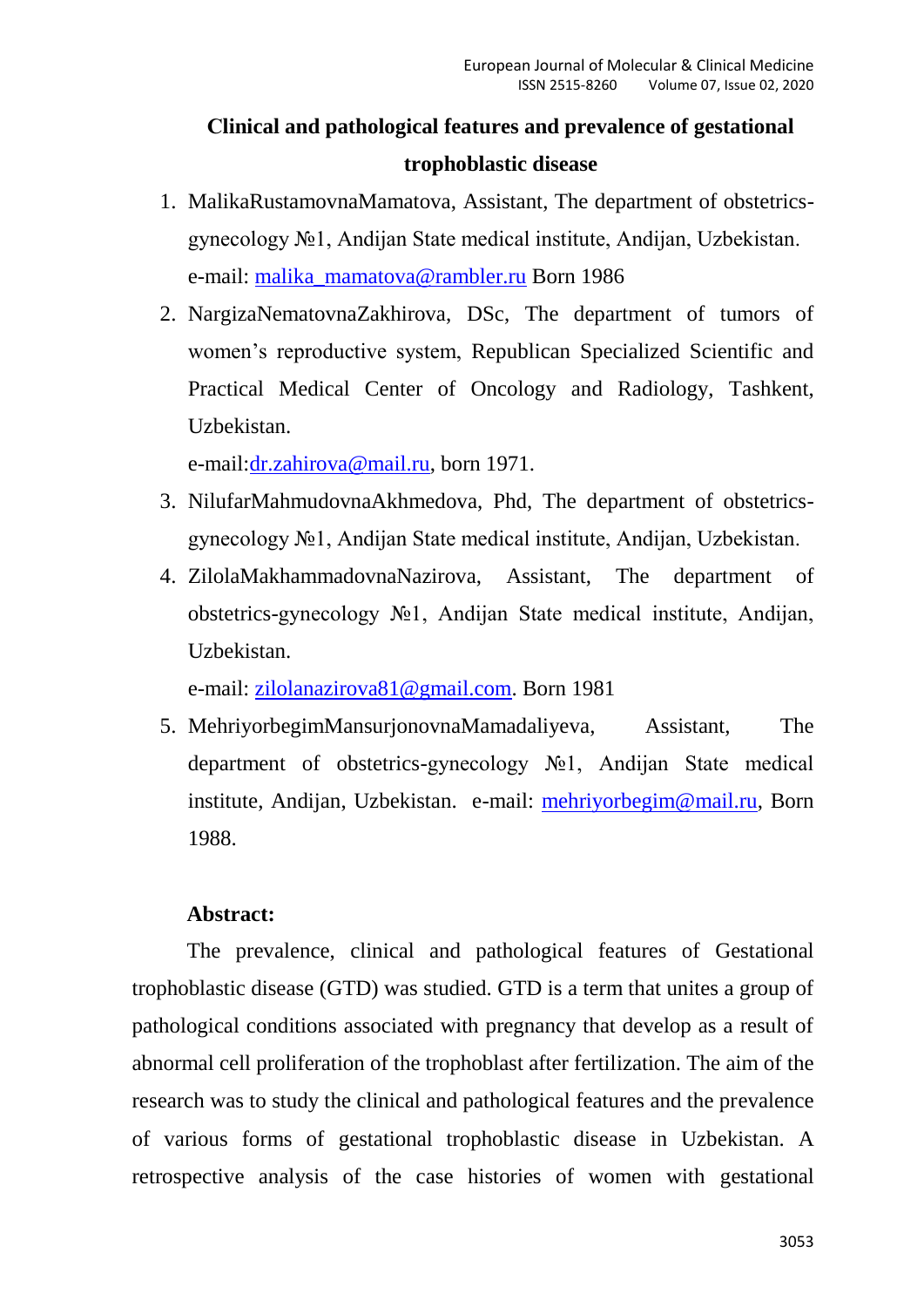trophoblastic disease was carried out.As a result of the research, the following conclusions were made: there is a tendency to increase the incidence of gestational trophoblastic disease. Established the single center for monitoring, diagnostics and treatment of trophoblastic disease in the republic will improve the quality of diagnosis, treatment and rehabilitation of this category of patients. It is necessary to use markers to predict the malignant transformation of trophoblastic disease using modern diagnostic methods.

*Key words: gestational trophoblastic disease, hydatidiformmole, choriocarcinoma.*

## **Introduction**

Gestational trophoblastic disease (GTD) is a term that unites a group of pathological conditions associated with pregnancy that develop as a result of abnormal cell proliferation of the trophoblast after fertilization [1,2, 3]. Includes benign forms: hydatidiform mole (HM, complete or partial) and malignant forms: invasive HM, placental site trophoblastic tumor (PSTT), epithelioid trophoblastic tumor and choriocarcinoma (CC). [2,4,5]. The most common trophoblastic tumors in clinical practice are complete and partial HM. In modern classifications, these pathological processes are classified as benign. [2,3,6,7]. But the European Society for the Treatment of Trophoblastic Disease (EOTTD) and the International Society for the Study of Trophoblastic Disease (ISSTD) proposed to classify complete and partial HM as precancerous conditions and to register as 0 stage of malignant trophoblastic tumors. In the latest ESMO 2013 guidelines for the diagnosis, treatment and follow-up of patients with trophoblastic disease, complete and partial HM have already been classified as precancerous [8,9,10]. The reason for the increased attention of oncologists to HM is due to the fact that the HM can initiate all currently known malignant trophoblastic tumors: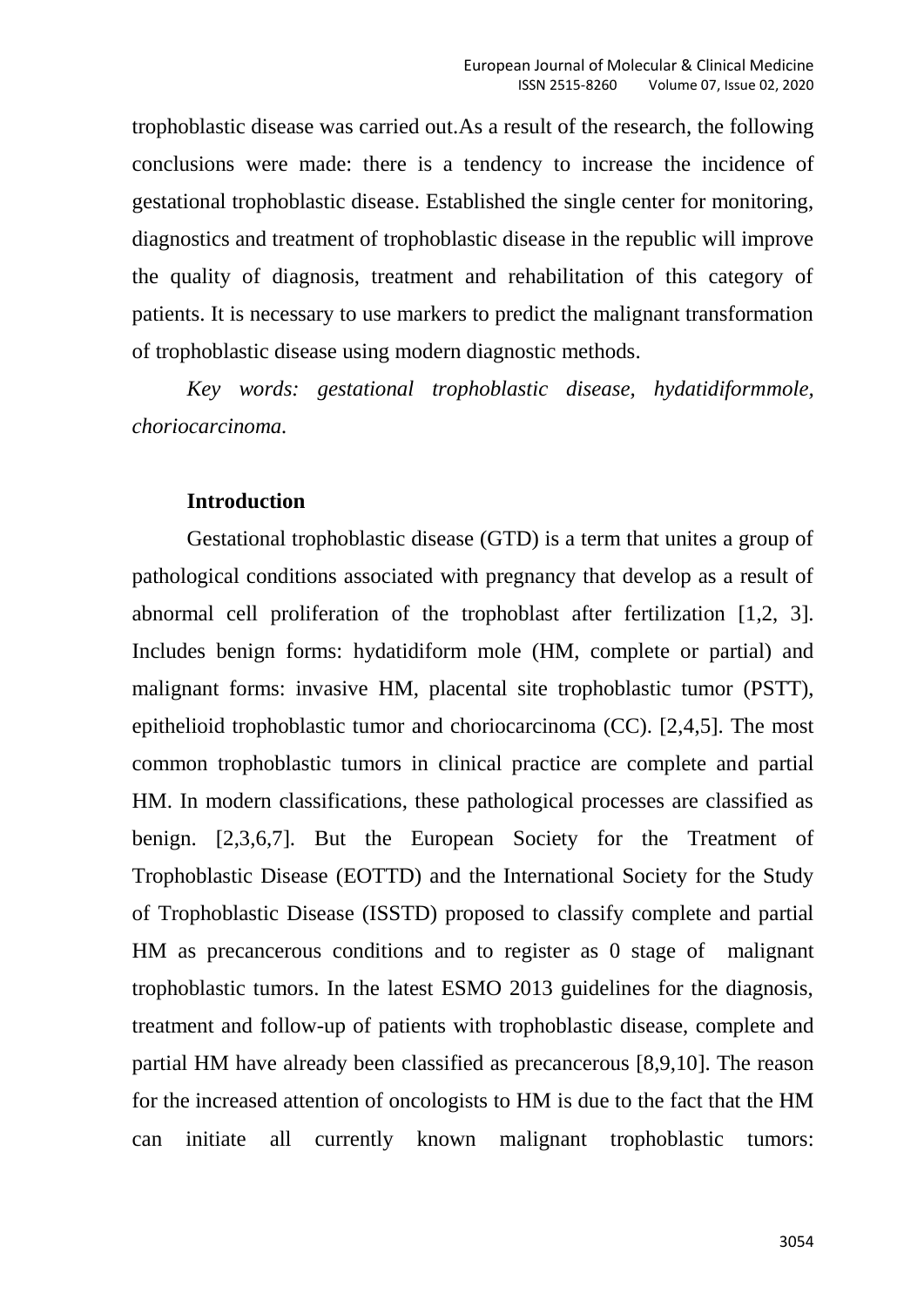choriocarcinoma(CC) associated with pregnancy, PSTTand epithelioid trophoblastic tumor [2,3,8,10].

There is a geographic diversity in the distribution of GTD. In the structure of oncogynecological pathology, the frequency of malignant neoplasms of the placenta ranges from 0.1 to 3.6%. The incidence rate varies widely - from 0.01% ooo in Africa, America, Europe, England, Canada and others to 2.2% ooo in Vietnam. In East Asian countries, trophoblastic tumors are found 30-40 times more often than in Europe, and CC is observed, respectively, in 42.0-70.0% of patients. According to the WHO, the number of annually registered cases of the disease is underestimated [1,6,10].

Human chorionic gonadotropin β (β-hCG) is currently used as a biomarker for GTD. Monitoring of β-hCG is the main method for assessing the transformation process from benign to malignant forms of the disease [11,12]. However, there is no diagnostic method to predict this transformation.

A 2018 study in Poland used clinical proteomics [12]. Clinical proteomics is the identification and quantification of all individual proteins that are contained in a biological sample (serum, cerebrospinal fluid, urine, tissue) and monitoring changes in their concentrations. This study included the identification of 17 altered expression proteins, 11 of which (including septin 1, choriomammotropin, cytokeratin 8, and peroxiredoxin-2) were potential biomarkers of malignant transformation. In 2011, another study was carried out aimed at identifying prognostic biomarkers that indicate malignant transformation of the HM. The authors compared the protein profiles of HM with the profiles of malignant-transformed HM. 18 altered proteins were found in the malignant-transformed group. Among them, chloride intracellular channel protein 1 (CLIC1) was selected by the authors of the 2011 study for further study, the expression levels of CLIC1 in the choriocarcinoma tissue were higher than in the tissue of complete HM. The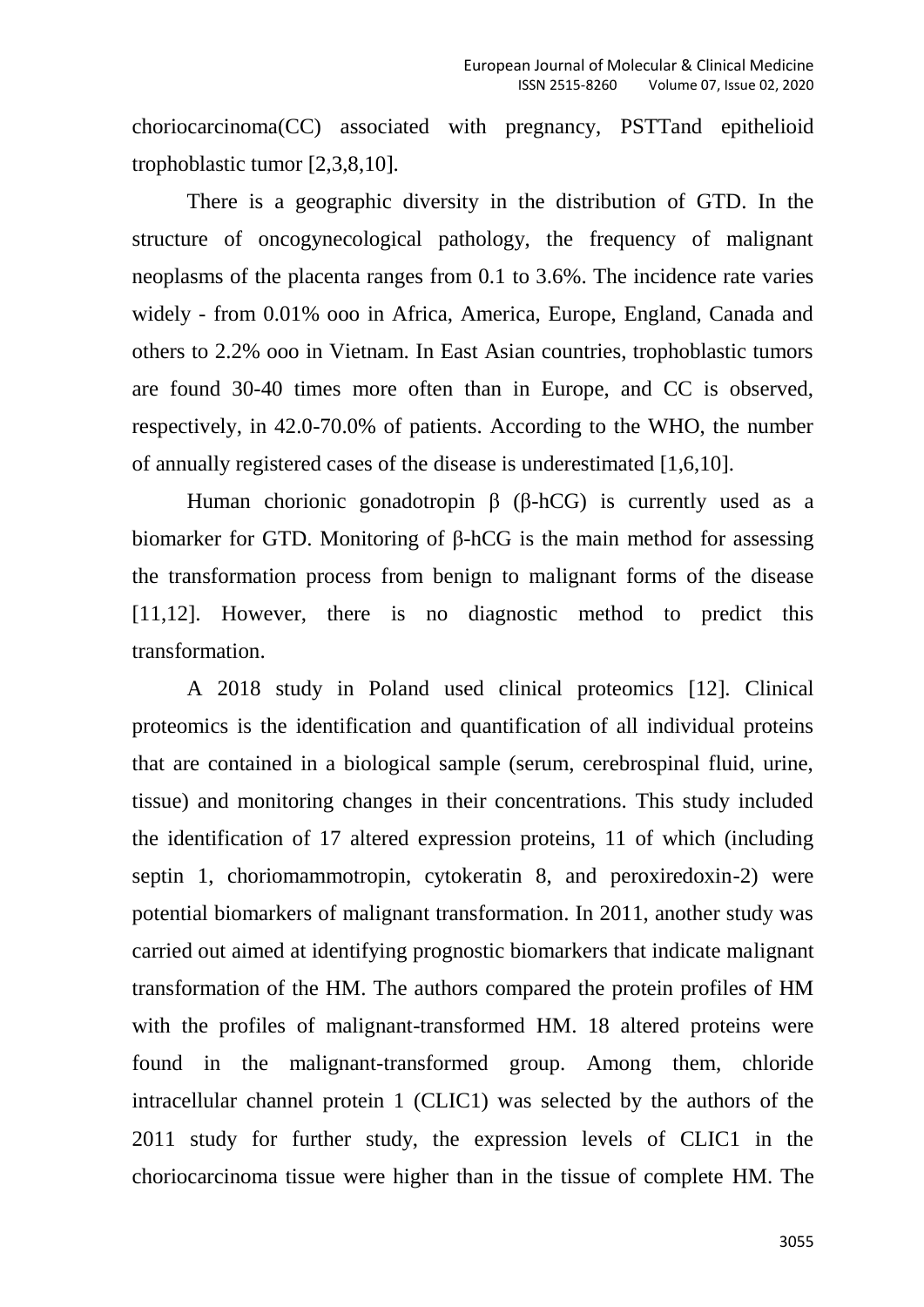study showed that CLIC1 is a potential new prognostic biomarker that may indicate a high risk of malignant transformation of the HM [13]. Based on this, we can conclude that proteomics is a promising method for detecting protein profiles and increasing the sensitivity and specificity of currently used biomarkers [12, 13,14,15].

At present, the epidemiology of GTD in Uzbekistan has been insufficiently studied, statistics only take into account its malignant forms, and there are no single centers for monitoring this disease. Absence of methodological principles for monitoring women after evacuation of the HM often leads to late detection of the disease, inadequate chemotherapy carried out in clinics that have no experience in treatment, with the subsequent development of resistant tumors and a worsening prognosis. To improve the quality of medical care for this category of patients in 2011, the European Society for the Treatment of Trophoblastic Disease (EOTTD) initiated the creation of a unified European "Protocol for the diagnosis and treatment of gestational trophoblastic disease (hydatiform mole and malignant trophoblastic tumors)" [10]. The paper analyzes the current state of the problem.

The relevance of the problem of GTD is quite high, since women, predominantly of young reproductive age, sometimes under 20 years old, are susceptible to this disease. In studies conducted in 2018, clinically significant increases in the level of anxiety, depression, sexual dysfunction and stress were found in women who underwent GTD [16]. The issues of prevention and successful treatment are closely related to the medical and social problems of maternity protection, intra-family relationships, and medical rehabilitation.

#### **The purpose of the research.**

To study the clinical and pathological features and prevalence of various forms of GTD in Uzbekistan.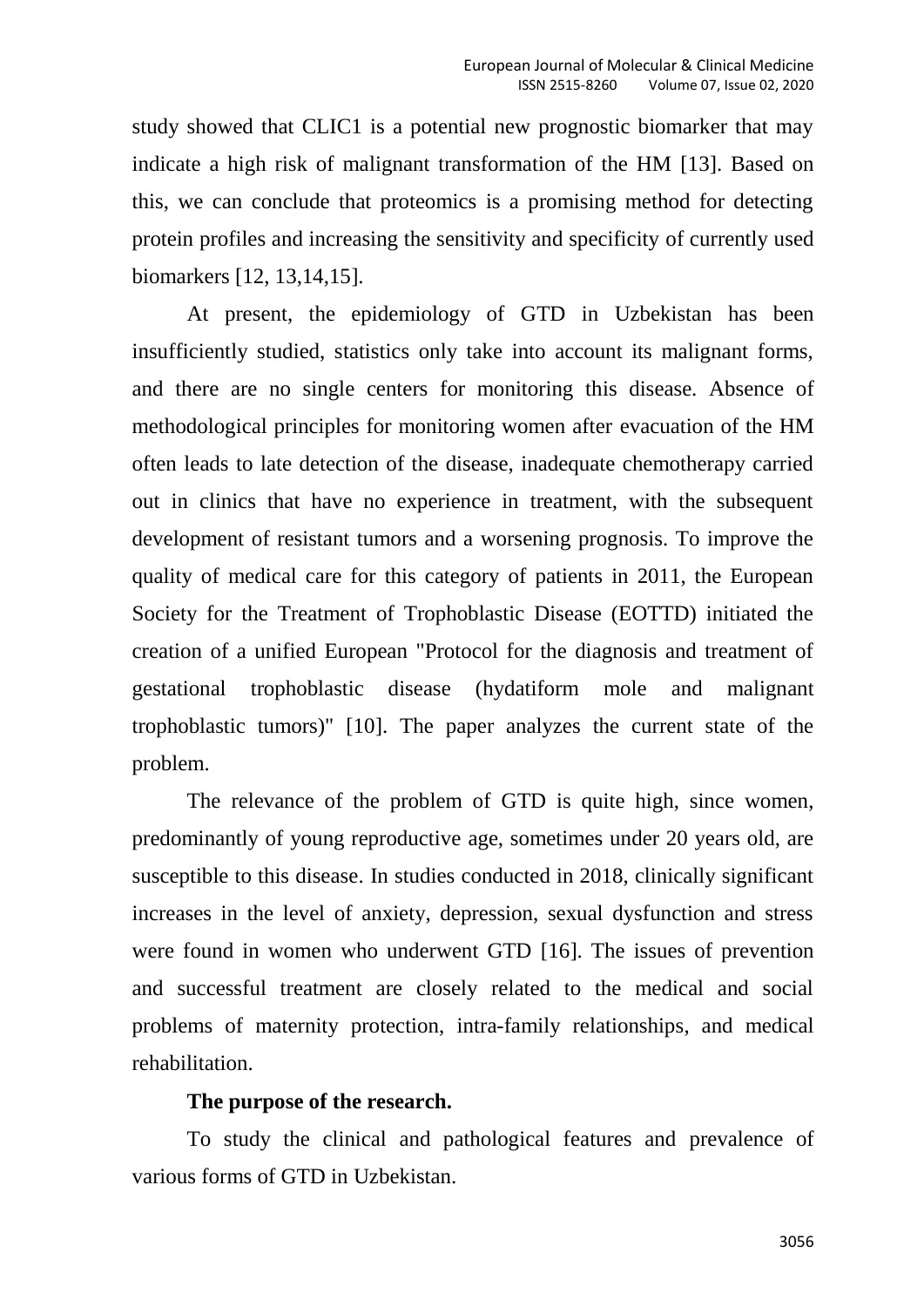## **Materials and methods.**

To achieve this goal, information was collected from the statistical department of the Republican Specialized Scientific and Practical Medical Center of Oncology and Radiology on the number of cases of GTD registered in this center for the period 2011-2019. A retrospective analysis of the case histories of women with GTD was carried out. 150 cases of GTD were analyzed. The age of patients ranged from 17 to 77 years; the average age was  $30 \pm 3.5$  years.

# **Results.**

According to the statistical data for the period 2011-2019, 150 cases of GTD were registered. Of these, 102 (68%) were HM, 9 (6%) were placental site trophoblastic tumors, 12 (8%) were invasive HM, and 27 (18%) were CC. Among the cases of HM, 70 (68.6%) were complete HM, 32 (31.3%) were partial HM (table 1).

| Type of GTD        | Incidence, $n=150$ |
|--------------------|--------------------|
|                    |                    |
| Hydatidiform mole: | 102(68%)           |
| complete           | $70(68,6\%)$       |
| partial            | 32 (31,3%)         |
|                    |                    |
| <b>Invasive HM</b> | 12 (8%)            |
| <b>PSTT</b>        | 9(6%)              |
| Choriocarcinoma    | 27 (18%)           |

**Table 1.Characteristics of the surveyed group.**

As seen from Fig. 1, the largest number of patients were from the Tashkent city ( $n = 28$ , 18.6%), the least number of patients were from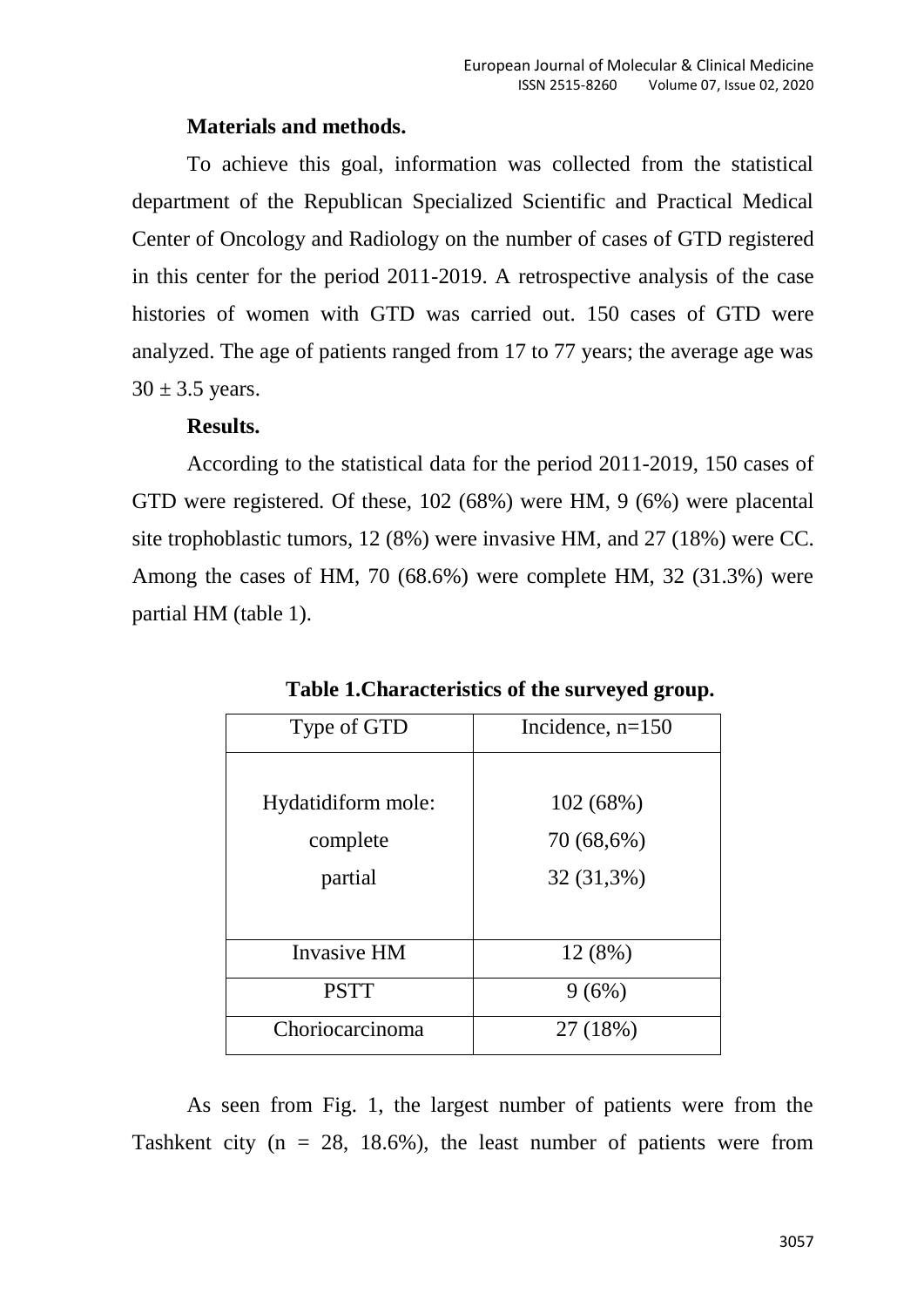Namangan region  $(n=3, 2\%)$ , probably this is due to the problem of diagnosis and insufficient histological examination of the abortion material.

There were 91 women living in rural areas (60, 6%), which confirms the authors' opinion about the correlation between trophoblastic disease and nutritional deficiency of mothers during the conception of their daughters and the development of HM during pregnancy of these daughters in the future. This is mainly a deficiency of vitamin A and / or B9 (folate) during the first week of development of the female fetus, which can disrupt the normal differentiation of their oocytes [17].



Figure 1. The incidence of GTD disease by regions of Uzbekistan (2011- 2019)

The distribution of women by age is shown in Fig. 2, most of all GTD was diagnosed in women aged 20-34 years.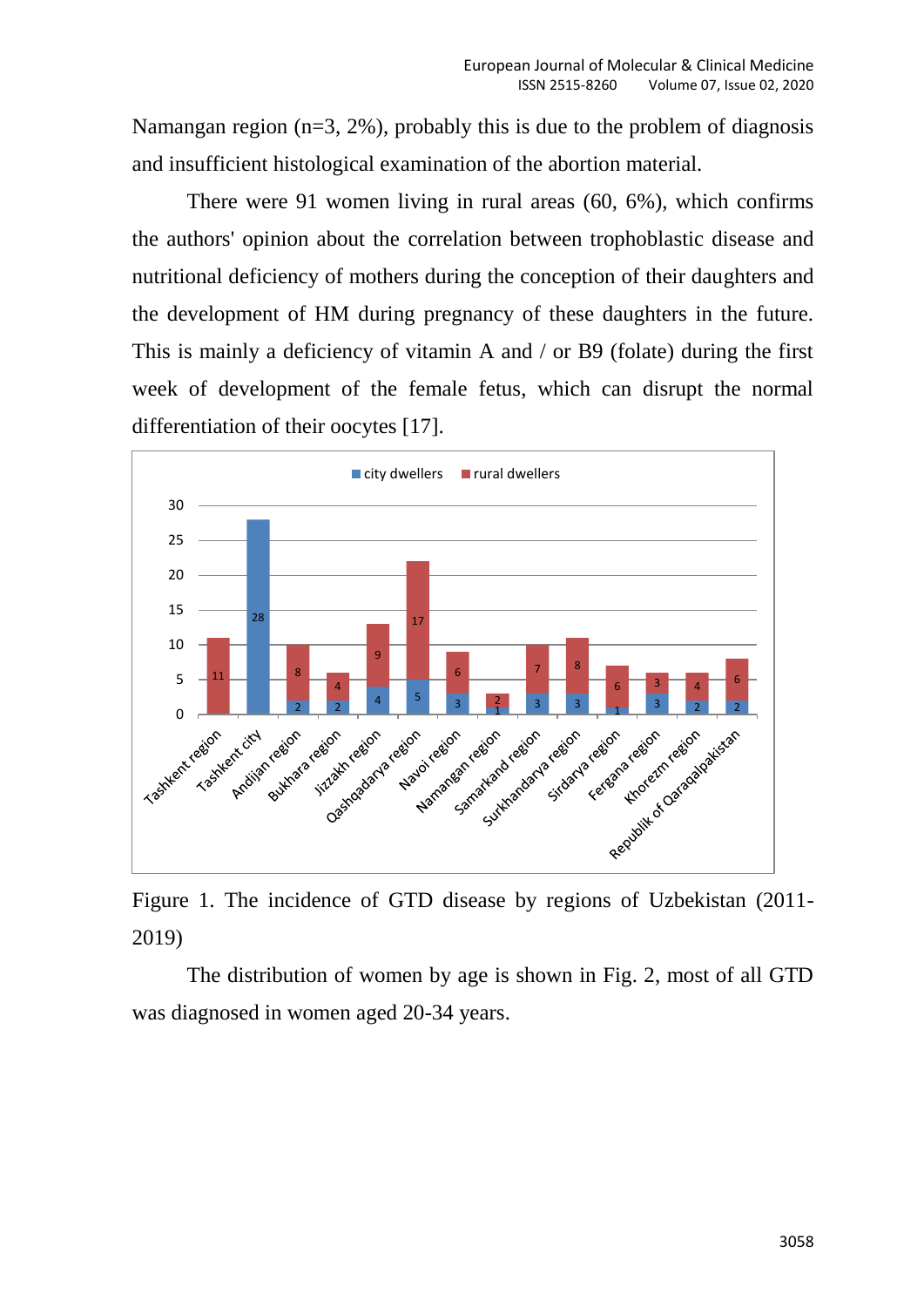

Figure 2. Distribution of patients by age

The average age of women with malignant forms of GTD was: invasive HM - 26.6 years, CC - 30.8 years. These results indicate that malignant forms occur at a young reproductive age and in most cases lead to loss of fertility due to hysterectomy.

Most women (45%) had a history of spontaneous abortions and nondeveloping pregnancies. Comorbidities: iron deficiency anemia occurred in 90% of cases, urinary tract infection - 65% of women, colpitis and other inflammatory diseases of the genital organs - 75%.

A common clinical symptom in women with complete HM was uterine bleeding, signs of early pregnancy toxemia. There was an excessive increase in the size of the uterus relative to the gestational age. In 50% of women, ultrasound examination revealed thecalutein cysts larger than 6 cm, with bilateral localization. In most cases, beta-hCG levels were between 50,000 - 100,000 mIU/ ml.

In women with partial HM, 23 (71.8%) had uterine bleeding. Fetal heartbeat was absent in 12 (37.5%) patients. No uterine enlargement and no thecalutein cysts were detected. The level of beta-hCG before removal of molar tissues was measured in all patients and was more than 100,000 mIU / ml in only 2 patients (6.25%).

All patients underwent uterine cavity curettage and vacuum aspiration. Repeated curettage was performed in 15 women: 3 patients were curettaged 2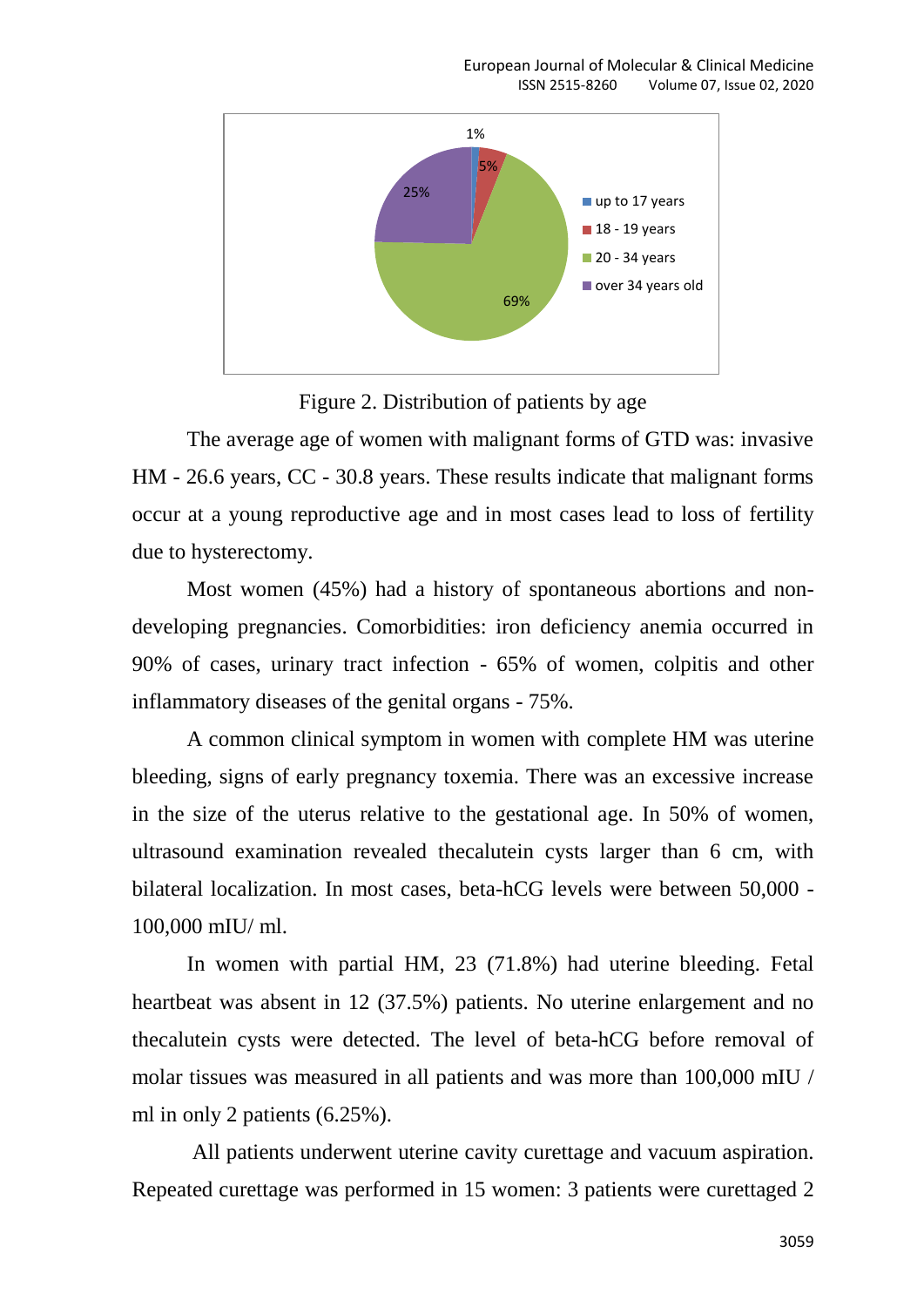times, 5patients -3 times, 2patients -4 times, 2patients -5 times, 2patients -6 times, in 1 case, curettagewas performed 11 times. In the future, these women were monitored at their place of residence, and no increase in beta-hCG levels was observed.

Characteristics of malignant forms of GTD.

According to the FIGO classification (2000), the distribution of CC by stage was as follows: stage  $I - 9$  (33.3%) patients, stage  $II - 6$  (22.2%), stage III – 7 (26%), stage IV – 5 (18.5%). The outcome of previous pregnancy was HM in 16 (59.2 %) patients, abortion – in 9 (33.3 %), and childbirth – in 2 (7.4 %). The interval from the end of the last pregnancy to the manifestation of the disease varied from 1 month to 5 years.

Morphological verification of the tumor was obtained in all cases. Tumor samples were examined only by classical microscopic analysis without the use of modern additional techniques (immunohistochemistry).

In 30 (62.5%) of 48 women with trophoblastic neoplasms, treatment was initiated with surgery, and patients were operated without prior chemotherapy. Total surgical activity was in 36 (75%) cases. The main indication was bleeding and perforation of the uterus with a tumor. The tendency to profuse bleeding in GTD, especially in CC, is a life-threatening complication of the patient. The cause of this complication was studied by American researchers. They explained massive bleeding and necrosis in CC by vasculogenic mimicry, which is less effective than true tumor angiogenesis [17].

In 7 (19.4%) patients, the volume of treatment was extirpation of the uterus with ovaries, in 10 (27.7%) – supravaginal amputation of the uterus with ovaries, in  $12$  (33.3%) – supravaginal amputation of the uterus without ovaries.

In no case has an organ-preserving operation been performed.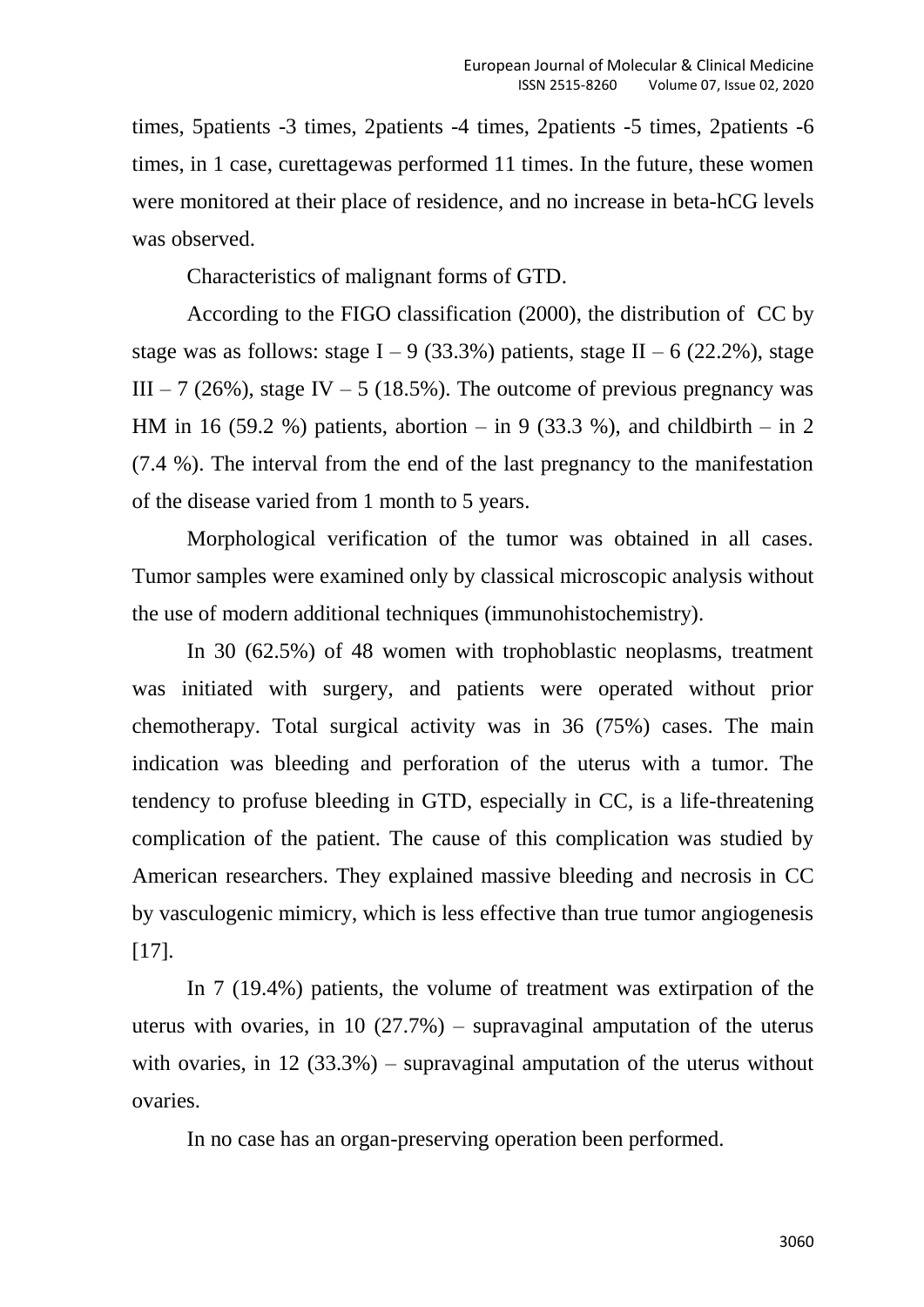Standard chemotherapy of the 1st line was performed for all patients. The development of resistance was observed in 8 women, which was expressed by an increase in the hGC titer after chemotherapy in 3 subsequent measurements during

3 months. These patients were assigned 2nd-line chemotherapy. Remission of the disease was observed in 27 (75%) cases, and 5 (18.5%) cases were fatal (Table 2).

| Characteristics         | Rate, $n$ $(\%)$ |
|-------------------------|------------------|
| I stage                 | $9(33,3\%)$      |
| II stage                | $6(22,2\%)$      |
| III stage               | 7(26%)           |
| IV stage                | $5(18,5\%)$      |
| Frequency               | $8(29,6\%)$      |
| ofresistancedevelopment |                  |
| The frequency of        | $15(55,5\%)$     |
| hysterectomies          |                  |
| Died                    | $5(18,5\%)$      |
| Unknown outcome         | $4(14,8\%)$      |

**Table 2. Characteristics of patients with choriocarcinoma (n=27)**

**Discussion.**It is difficult to judge the true incidence of the disease, because not all cases of abortion are registered and the materials of curettage are not subjected to histological examination [2,18]. This leads to a complicated course of pathology due to the lack of specific treatment and monitoring of patients. As a result, it is not rare to develop a malignant process, followed by hysterectomy in women of reproductive age [9,15]. It is important to note the need for a required histological examination of the material obtained by the scraping of uterine cavity during a missed [miscarriagea](https://translate.academic.ru/missed%20miscarriage/ru/en/)nd abortion. The [necessity](https://translate.academic.ru/The%20necessity%20of/ru/en/) of these studies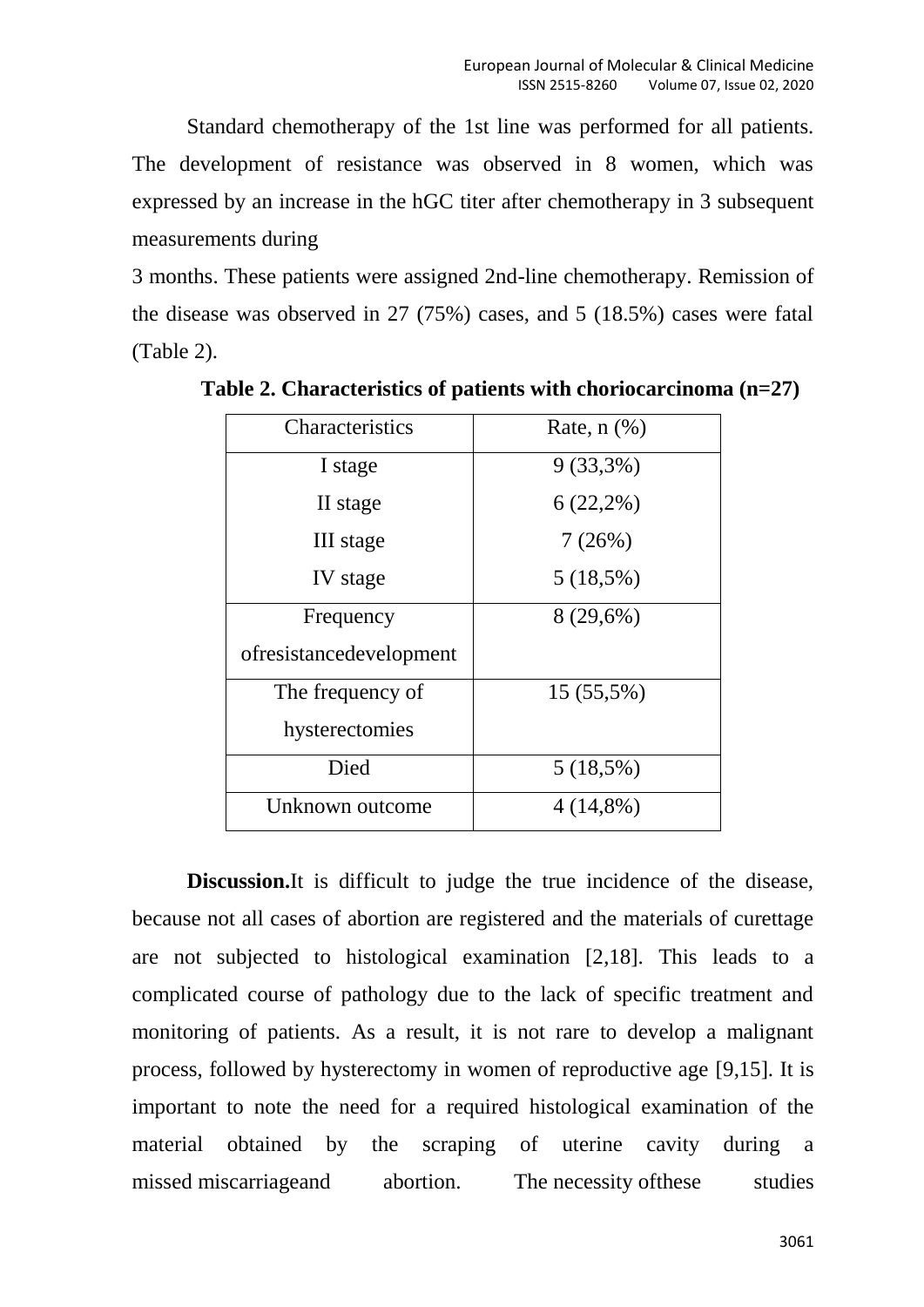[stems](https://translate.academic.ru/stems%20from%20the%20fact%20that/ru/en/) from the fact that there is an increasing number of cases when, in the absence of any clinical symptoms (due to early ultrasound examination), a complete HM is misdiagnosed as a missed [miscarriage\[](https://translate.academic.ru/missed%20miscarriage/ru/en/)19]. The importance of registration of all cases of HM is evidenced by the fact that in recent years the issue of the need for staging HM as stage 0 of GTD with subsequent restaging in the case of the development of a malignant trophoblastic tumor initiated by HM has been actively discussed [14].

The study has shown that GTD is not a rare disease [20], as previously thought, especially its malignant forms.

**Conclusions.** Pregnant women with clinical presentation of abnormal vaginal bleeding should be evaluated for GTD. Histopathological examination is required to confirm the diagnosis. Thorough examination and observation of these patients is important for the early diagnosis of malignant forms of GTD. Established the single center for monitoring, diagnostics and treatment of trophoblastic disease in the republic will improve the quality of diagnosis, treatment and rehabilitation of this category of patients.

It is very difficult to diagnose HM in the early stages, when the increase in villus size and trophoblastic proliferation are less pronounced. In such situations, morphological examination of the cystic tissue should be supplemented by immunohistochemical studies [6,18,19]. The study of protein profiles by mass spectrometry will also help in predicting and early diagnosis of malignant forms. Thus, according to the authors, CLIC 1 is a potential new prognostic biomarker that may indicate risk of malignant transformation at patients with HM [12,13,14,15].

All of the above requires further study of the GTB problem, especially the way of early diagnosis and prognosis of malignant forms.

### **References:**

1. Obstetrics. National leadership. M. 2011; P.930-941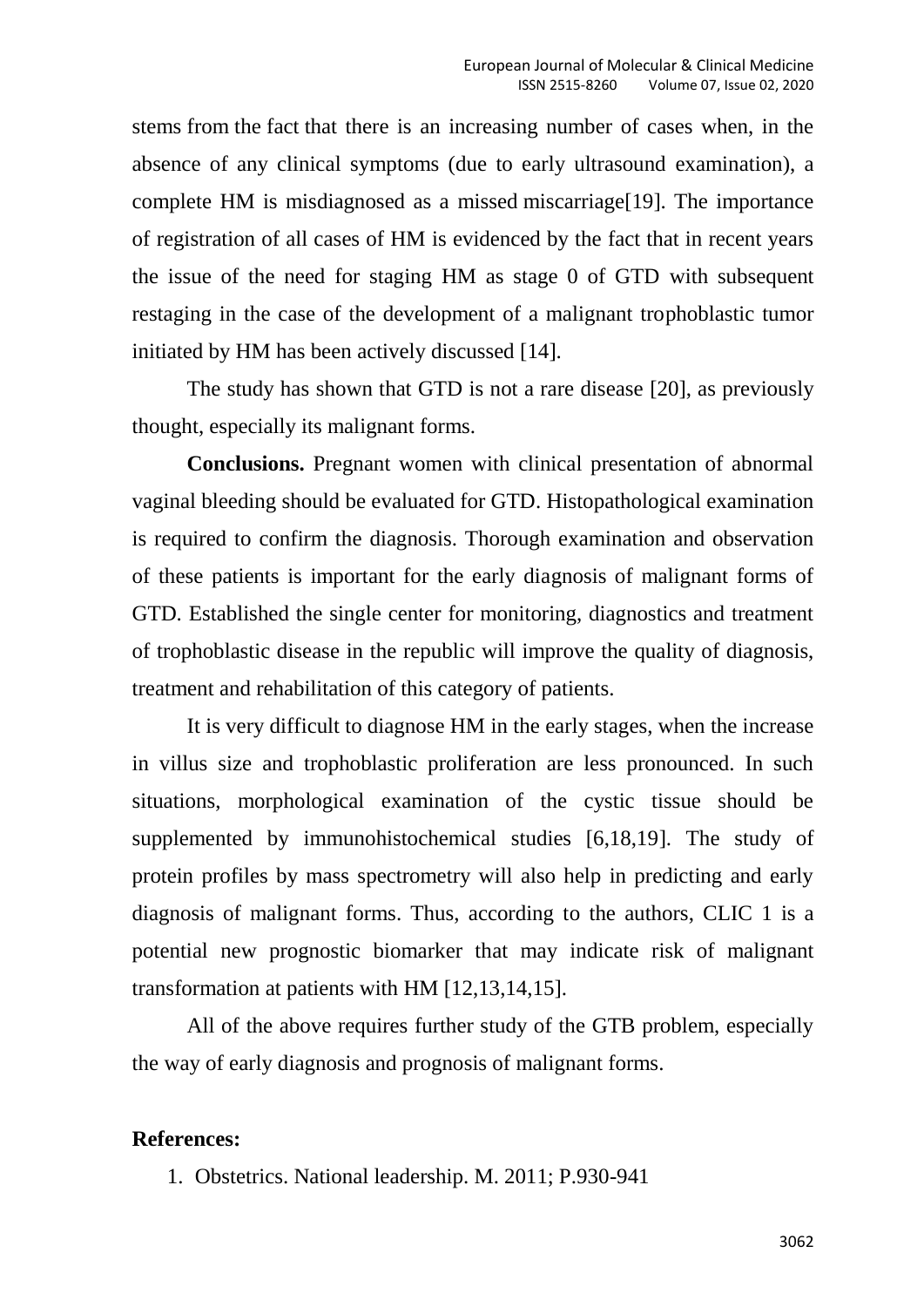- 2. Jean-Jacques Candelier. The hydatidiform mole. // Сell adhesion & migration. 2016, vol. 10, nos. 1–2, P. 226–235.
- 3. J.Brown, R. W.Naumann, M. J.Seckl, J.Schink. 15 years of progress in gestational trophoblastic disease: Scoring, standardization, and salvage.  $\setminus \$  [Gynecologic Oncology,](https://www.sciencedirect.com/science/journal/00908258) [Volume 144, Issue 1,](https://www.sciencedirect.com/science/journal/00908258/144/1) January 2017, Pages 200-207
- 4. Bystritskaya DA, Tikhonovskaya MN, Meshcheryakova LA, KuznetsovVV, DavydovaI.Yu. Trophoblastic tumors: on the classification issue (part I). // Russian Journal of Oncology, No. 1, 2014. P.54-56
- 5. Bystritskaya DA, Tikhonovskaya MN, Meshcheryakova LA, KuznetsovVV, DavydovaI.Yu. Trophoblastic tumors: on the classification and prognosis factors (part II). // Russian Journal of Oncology, No. 2, 2014. P. 32-36
	- 6. Landolsi H, Missaoui N, Brahem S, Hmissa S, Gribaa M, Yacoubi MT. The usefulness of p57(KIP2) immunohistochemical staining and genotyping test in the diagnosis of the hydatidiform mole. //Pathol Res Pract. 2011;207(8):Р. 498–504.
	- 7. Stevens F.T., Katzorke N., Tempfer C., Kreimer U., Bizjak G.I., Fleisch M.C., Fehm T.N. Gestational Trophoblastic Disorders: An Update in 2015. //GeburtshilfeFrauenheilkd2015, 75, Р.1043–1050.
	- 8. Kohorn E.I. (2007) Dynamic staging and risk factor scoring for gestational trophoblastic disease. Int. J. Gynecol. Cancer., 17 (5): 1124–1130.
	- 9. Lurain JR. Gestational trophoblastic disease I: epidemiology, pathology, clinical presentation and diagnosis of gestational trophoblastic disease, and management of hydatidiform mole. //Am J ObstetGynecol 2010; 203:531-9;

10.Seckl M.J., SebireN.J., Fisher R.A. et al. Gestational trophoblastic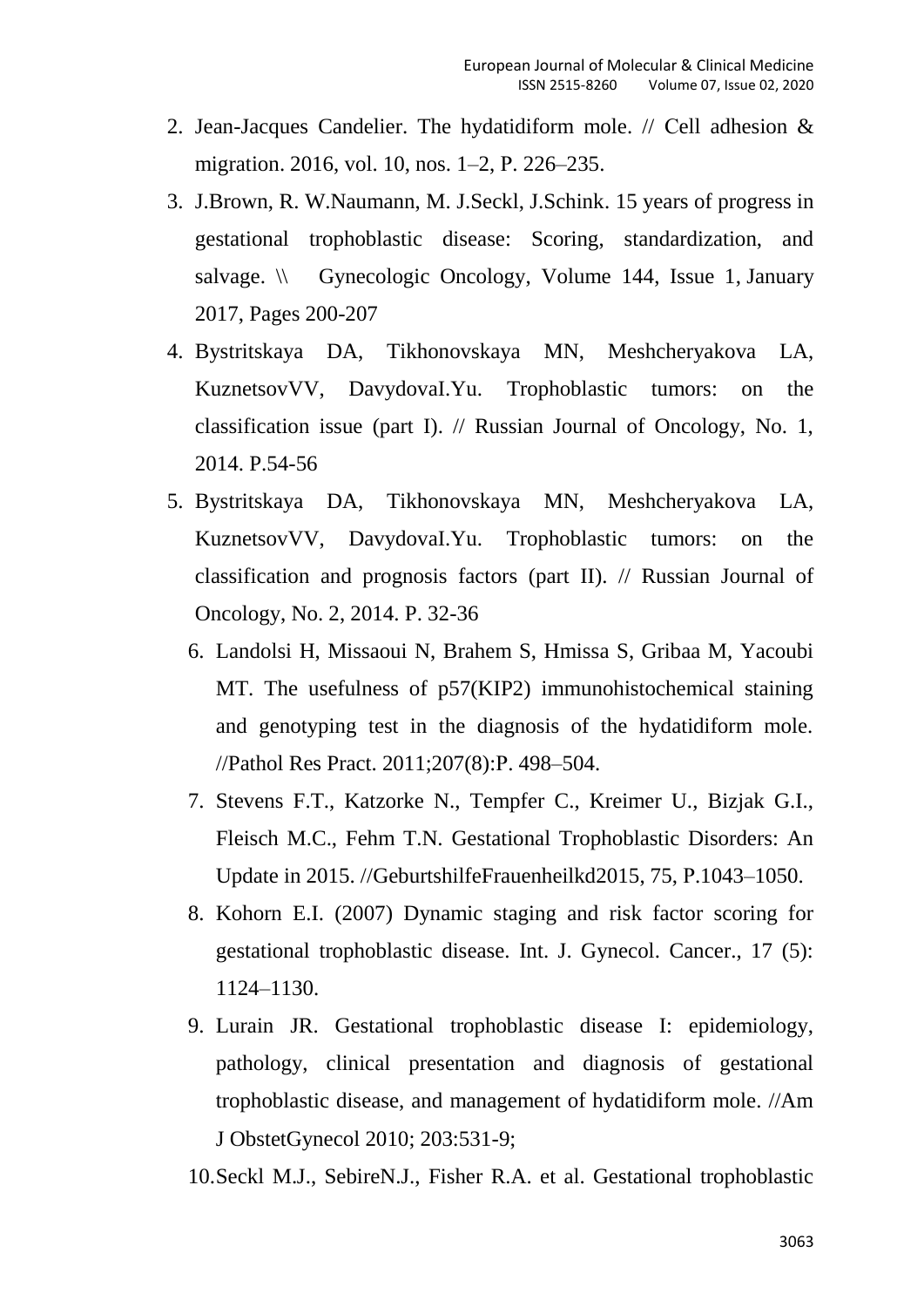disease: ESMO Clinical Practice Guidelines for diagnosis, treatment and follow-up  $//$  Ann. Oncol.  $-2013. -Vol. 24$  (Suppl. 6).  $- P.$ 39–50.

- 11[.K.E.Earp,B.W.Hancock,D.Short,R.A.Harvey,R.A.Fisher,D.Drew,N.](https://www.sciencedirect.com/science/article/abs/pii/S0301211519300053#!) [Sarwar,J.A.Tidy,M.C.Winter,P.Chien,M.J.Seckl.](https://www.sciencedirect.com/science/article/abs/pii/S0301211519300053#!) Do we need postpregnancy screening with human chorionic gonadotrophin after previous hydatidiform mole to identify patients with recurrent gestational trophoblastic disease? \\ [European Journal of Obstetrics](https://www.sciencedirect.com/science/journal/03012115)  [& Gynecology and Reproductive Biology](https://www.sciencedirect.com/science/journal/03012115)[Volume 234,](https://www.sciencedirect.com/science/journal/03012115/234/supp/C) March 2019, Pages 117-119
- 12.Paulina Banach, PawełDerezi´nski, Eliza Matuszewska, Jan Matysiak, Hubert Bochy´nski, Zenon J. Kokot and Ewa Nowak-Markwitz. MALDI-TOF-MS Analysis in the Identification of Proteomic Patterns of Gestational Trophoblastic Disease. //Metabolites 2019, 9, 30**.** Р. 345-350.
- 13.Shi, Z.H.; Zhao, C.; Wu, H.; Wang, W.; Liu, X.M. CLIC1 protein: A candidate prognostic biomarker for malignant-transformed hydatidiformmoles. // Int. J. Gynecol. Cancer2011, 21, Р. 153–160.
- 14.Banach P., Suchy W., Derezi´nski P., Matysiak J., Kokot Z.J., Nowak-Markwitz E. Mass spectrometry as a tool for biomarkers searching in gynecological oncology. //Biomed. Pharmacother*.*  2017, 92, Р. 836–842.
- 15.Mittal P., Klingler-Hoffmann M., Arentz G., Zhang, C., Kaur, G., Oehler M.K., Hoffmann P. Proteomics of endometrial cancer diagnosis, treatment, and prognosis. //Proteom. Clin. Appl*.* 2015, Р. 217–229.
- 16.J. Ireson, G. Jones, M. C. Winter, S. C. Radley, …J. A. Tidy. [Systematic review of health-related quality of life and patient](https://www.sciencedirect.com/science/article/pii/S1470204517306861)[reported outcome measures in gestational](https://www.sciencedirect.com/science/article/pii/S1470204517306861) trophoblastic disease: a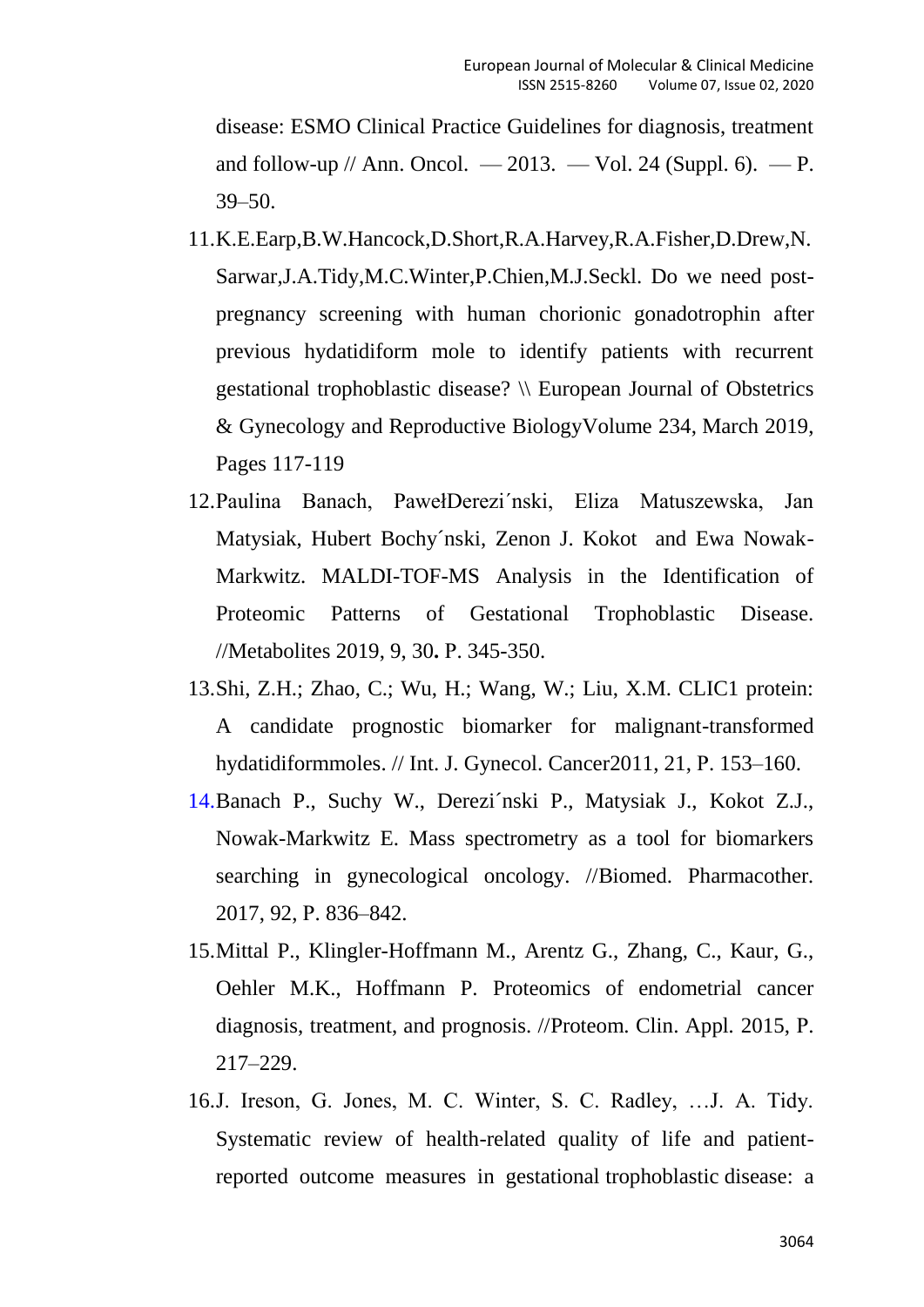[parallel synthesis approach](https://www.sciencedirect.com/science/article/pii/S1470204517306861)  $\setminus \setminus$  [The Lancet Oncology.](https://www.sciencedirect.com/science/journal/14702045) Volume 19, [Issue 1,](https://www.sciencedirect.com/science/journal/14702045/19/1) January 2018, Pages e56-e64

- 17.Boufettal H, Coullin P, Mahdaoui S, Noun M, Hermas S, Samouh N. [Complete hydatiforme mole in Morocco: epidemiological and clinical study]. //J GynecolObstet BiolReprod (Paris) 2011; 40: Р.419-29; PMID:21458172;
- 18.Hasanzadeh M., Sharifi N., Esmaieli H. et al. Immunohistochemical expression of the proliferative marker Ki67 in hydatidiformmoles and its diagnostic value in the progression to gestational trophoblastic neoplasia. //J ObstetGynaecol Res 2013;39(2):Р. 572– 7
- 19.Kubelka-Sabit KB, Prodanova I, Jasar D, Bozinovski G, Filipovski V, Drakulevski S, Plaseska-Karanfilska D. Molecular and Immunohistochemical Characteristics of Complete Hydatidiform Moles.// Balkan J. Med. Genet. -2017- Jun 30; 20(1). Р. 27-34.
- **20.**[Ch.Lok,N.Trommel,L.Massuger,F.Golfier,M.Seckl.](https://www.sciencedirect.com/science/article/abs/pii/S0959804920300629#!) Practical clinical guidelines of the EOTTD for treatment and referral of gestational trophoblastic disease \[\European Journal of](https://www.sciencedirect.com/science/journal/09598049)  [Cancer](https://www.sciencedirect.com/science/journal/09598049)[Volume 130,](https://www.sciencedirect.com/science/journal/09598049/130/supp/C) May 2020, Pages 228-240
- 21.Shih, I. Trophoblastic vasculogenic mimicry in gestational choriocarcinoma. *Mod Pathol* 24, 646–652 (2011). <https://doi.org/10.1038/modpathol.2010.231>
- 22[.Victoria L., ParkerJohn,A.Tidy.](https://www.sciencedirect.com/science/article/pii/S1751721417301690#!) Current management of gestational trophoblastic disease\\ [Obstetrics, Gynaecology& Reproductive](https://www.sciencedirect.com/science/journal/17517214)  [Medicine,](https://www.sciencedirect.com/science/journal/17517214) [Volume 27, Issue 11,](https://www.sciencedirect.com/science/journal/17517214/27/11) November 2017, Pages 338-345
- **23.**L.H.Lin, R.Polizio, K.Fushida, R.Pulcineli, V. Francisco. Imaging in Gestational Trophoblastic Disease \\ [Seminars in Ultrasound, CT](https://www.sciencedirect.com/science/journal/08872171)  [and MRI.](https://www.sciencedirect.com/science/journal/08872171) [Volume 40, Issue 4,](https://www.sciencedirect.com/science/journal/08872171/40/4) August 2019, Pages 332-349